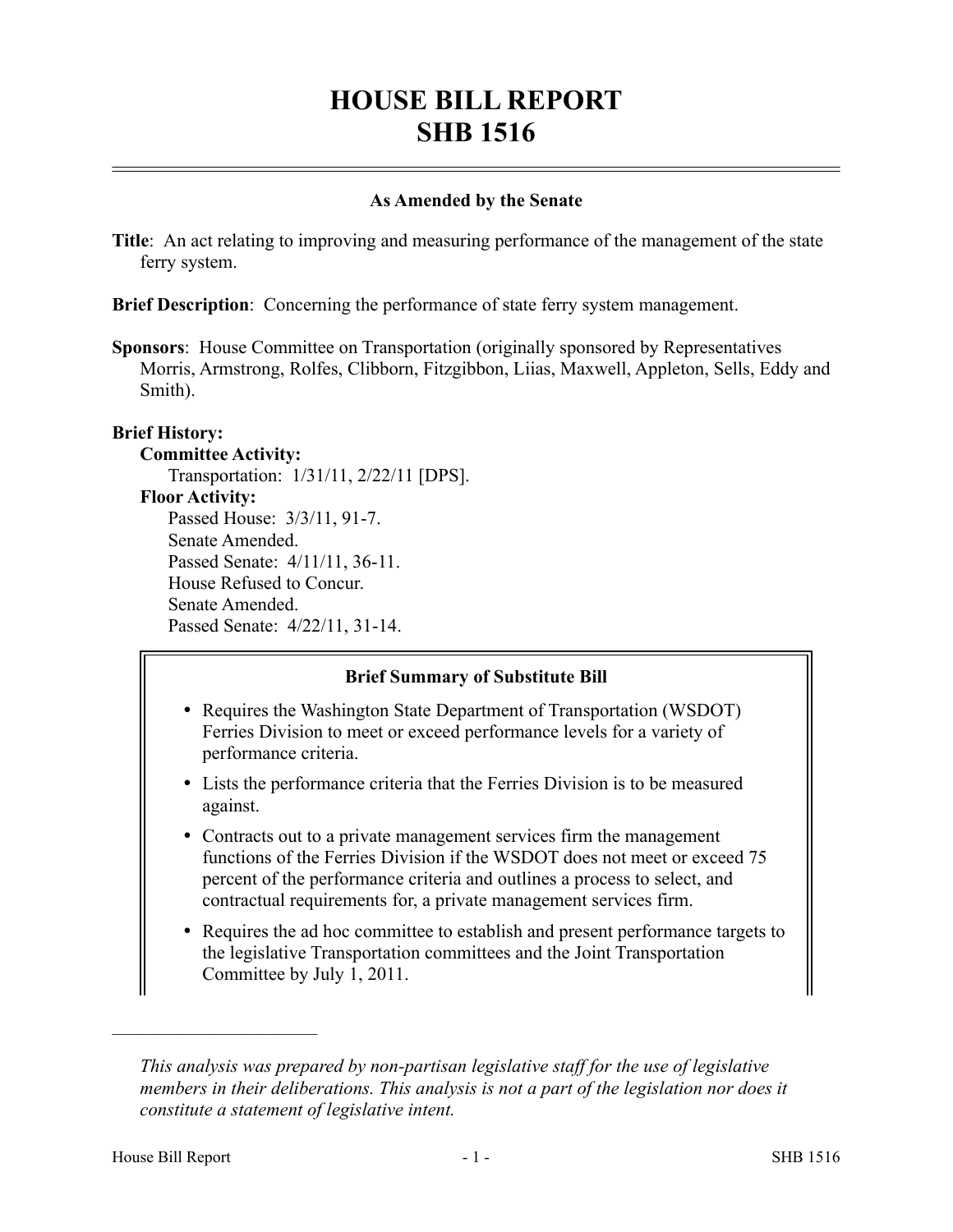- Outlines a timeline and process for the WSDOT to meet performance criteria by June 30, 2013.
- Prohibits a manager in the Ferries Division from belonging to the same bargaining unit representing employees whom the manager supervises.

## **HOUSE COMMITTEE ON TRANSPORTATION**

**Majority Report**: The substitute bill be substituted therefor and the substitute bill do pass. Signed by 26 members: Representatives Clibborn, Chair; Liias, Vice Chair; Armstrong, Ranking Minority Member; Hargrove, Assistant Ranking Minority Member; Angel, Asay, Eddy, Finn, Fitzgibbon, Jinkins, Johnson, Klippert, Kristiansen, Ladenburg, Moeller, Morris, Moscoso, Overstreet, Rivers, Rodne, Rolfes, Ryu, Shea, Takko, Upthegrove and Zeiger.

**Minority Report**: Do not pass. Signed by 1 member: Representative Reykdal.

**Staff**: Debbie Driver (786-7143).

#### **Background**:

The Washington State Ferries Division (WSF) of the Washington State Department of Transportation (WSDOT) manages the largest automobile and passenger ferry service provider in the nation. Currently, the system includes 22 vessels that serve 20 terminals and nine routes. In 2009 the Washington ferry system, which is part of the highway network system in western Washington, carried more than 22 million customers. The Secretary of Transportation is appointed by the Governor and appoints an Assistant Secretary of Ferries. The Assistant Secretary of Ferries is responsible for overall management of the WSF.

Managers who belong to a collective bargaining unit and move to a management position are characterized as being inactive or on a leave of absence.

#### **Summary of Substitute Bill**:

The bill defines ferries management as Washington ferries employees who are either exempt or a part of Washington Management Services. The bill lists performance criteria and requires the Ferries Division to meet a variety of measurable performance criteria including: safety, service effectiveness, passenger satisfaction, on-time performance, cost containment measures, maintenance, and capital program effectiveness.

The bill creates an ad hoc committee with members from and designated by the Office of the Governor, and requires the ad hoc committee to establish and present performance targets to the legislative Transportation committees and the Joint Transportation Committee by July 1, 2011. By October 1, 2011, the bill requires the Washington State Department of Transportation (WSDOT) to complete a performance report that provides a baseline assessment of current performance and requires a review by the Office of Financial Management (OFM) and the legislative Transportation committees. By October 1, 2012, and every year thereafter, the WSDOT is to complete a performance report for the prior fiscal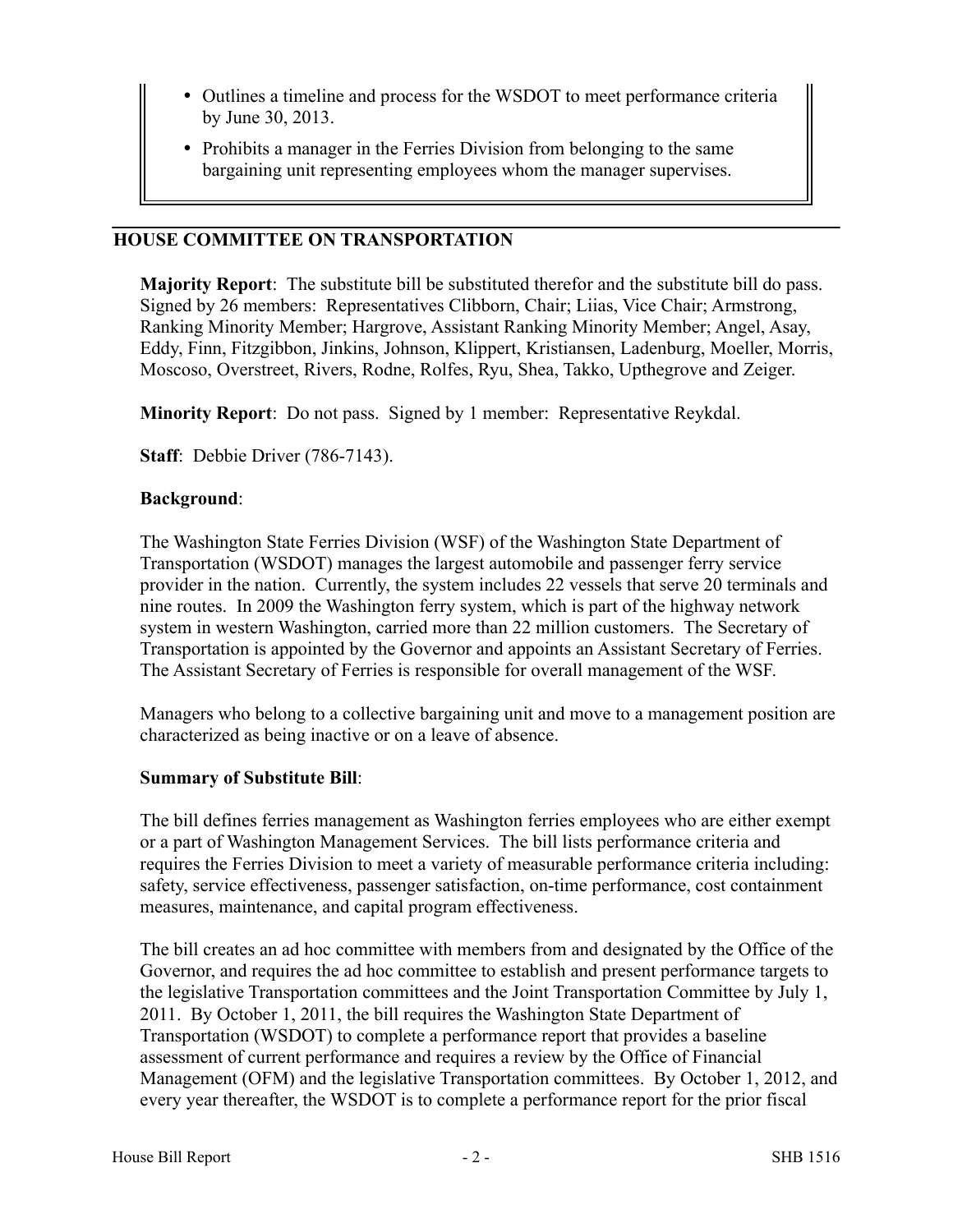year. This report is also to be reviewed by the OFM and the findings incorporated into the Governor's proposed biennial Transportation Budget. By June 30, 2013, if the WSDOT does not meet or exceed 75 percent of the performance criteria, the WSDOT must competitively contract out ferry management functions to a private management services firm. The invitation for bid for a private sector firm process may include a preliminary request for qualifications.

If the management functions are contracted out to a private management firm, the contract must be a fixed-cost contract that requires the private management firm to also meet or exceed 75 percent of the performance criteria outlined in the bill. The contract must also provide for incentive or retained payment arrangements and must require that the firm retain existing collective bargaining agreements between the state and the employees' labor representatives. The bill allows the private management firm to rehire Washington ferries management employees. The contract must be for a two-year period; renewable every two years for a maximum of 10 years. After 10 years, the WSDOT is to implement the invitation for bid process.

The bill prohibits collective bargaining agreements from allowing the WSDOT managers to belong to the same bargaining unit representing employees whom they supervise and includes an emergency clause.

# **EFFECT OF SENATE AMENDMENT(S)**:

All language is removed and the following is added: (1) management rights are defined and collective bargaining agreements may not include provisions that direct promotions, staffing levels, or the use of part-time shifts; (2) ferry captains are made part of management and may form their own union; (3) the WSF management is required to meet with line union employees twice a year to encourage an open and direct exchange of ideas and concerns; (4) performance measures are defined; (5) an ad hoc committee created by the Governor will determine the performance measure targets to be met by June 30, 2013; (6) performance measures must be reported; (7) the OFM will report to the Legislature whether targets are met; (8) if at least 80 percent of each target is not met by June 30, 2013, then a Governor's management representative is to be appointed to develop a 12-month corrective action plan and the WSDOT is to solicit requests for qualifications regarding the skills and costs associated with privatizing the management functions of the WSF; (9) if the Governor and transportation committees opt to competitively contract out the management functions, a selection process, and contractual requirements for a private management services firm are outlined; (10) defined performance measures must be included in the WSDOT's attainment report; (11) the Marine Employees' Commission is abolished and responsibilities are transferred to the Personnel Employment Relations Commission; (12) the MEC statutes and outdated employee seniority rights statutes are repealed; and (13) the act includes an emergency clause.

# **Appropriation**: None.

**Fiscal Note**: Available.

**Effective Date**: The bill contains an emergency clause and takes effect immediately.